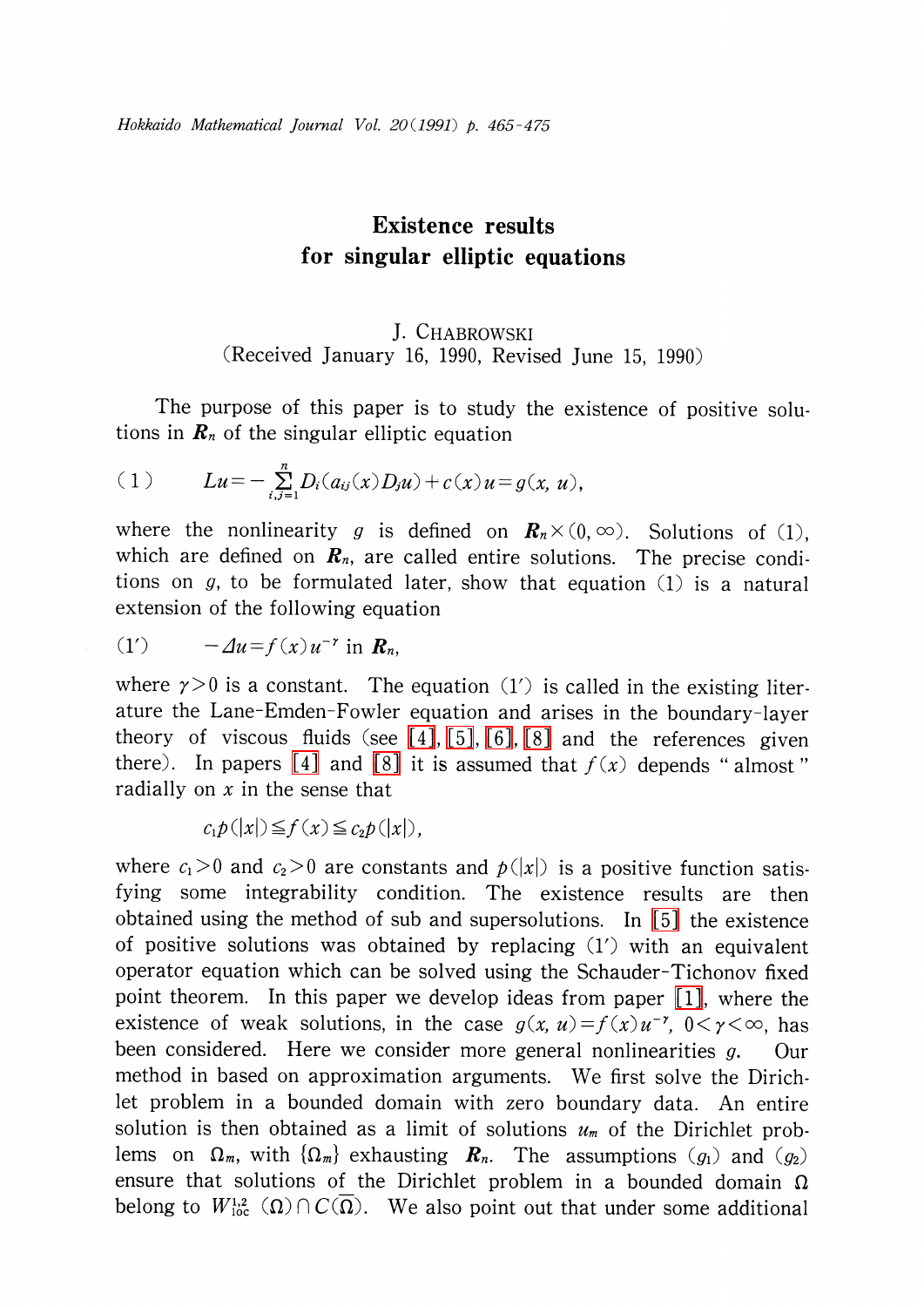466 J. Chabrowski

assumption a solution  $u$  is in  $W^{1,2}(\Omega)$ . Throughout this paper we assume that  $n \geq 3$  and we extensively use the Sobolev inequality

 $||u||_{\frac{2n}{n-2}} \leq S||Du||_{2}$ 

which is true for any u in  $\mathring{W}^{1,2}(\Omega)$  and for an arbitrary domain  $\Omega\subset\mathbf{R}_{n}$ with the constant  $S>0$  depending only on *n*. The case  $n=2$  can be treated in a similar way, with suitable modifications, due to the fact that in this case the Sobolev inequality remains true with  $\|\cdot\|_{\frac{2n}{n-2}}$  replaced with  $\|\cdot\|_{p}$ ,  $1\!<\!p\!<\!\infty$ , and with  $\|D u\|_{2}$  replaced by  $\|u\|_{W^{1,2}}$ . However, we do not consider this case here. Some results concerning the case  $n=1$  can be found in [\[6\].](#page-10-2)

Finally, <sup>I</sup> would like to express my gratitude to Professor A. M. Fink for his interest in this research and bringing my attention to the paper [\[6\]](#page-10-2)

### 1. The Dirichlet problem in a bounded domain.

We commence by studying the Dirichlet problem

(2) 
$$
Lu = -\sum_{i,j=1}^{n} D_i(a_{ij}(x)D_j u) + c(x)u = g(x, u) \text{ in } \Omega,
$$
  
(3) 
$$
u(x) = 0 \text{ on } \partial\Omega,
$$

where  $\Omega\subset\mathbb{R}_{n}$  is a bounded domain with the boundary  $\partial\Omega$  satisfying the exterior cone condition.

Throughout this section we make the following assumptions

(A) There exists a constant  $\lambda>0$  such that

$$
\lambda|\xi|^2{\leq}\sum_{i,j=1}^n a_{ij}(x)\,\xi_i\xi_j
$$

for all  $x\!\!\in\!\! \boldsymbol{R}^n$  and  $\xi\!\!\in\!\! \boldsymbol{R}_n$ . Moreover, we assume that  $a_{ij}$   $(i, j\!=\!1, \cdots, n)$ and c are in  $L^{\infty}(\Omega)$  with  $c(x) \geq 0$  on  $\Omega$ .

The function  $g: \Omega \times (0, \infty) \to (0, \infty)$  is a Carather odory function, that is,  $g(\cdot, u)$  is a measurable function for each  $u \in (0, \infty)$  and  $g(x, \cdot)$  is continuous on  $(0, \infty)$  for a.e.  $x \in \Omega$ .

Further, we impose the following two conditions on  $g$ :

 $(g_{1})$  for each  $a>0$  there exists  $f_{a} \in L^{p}(\Omega)$ , with  $p>n$ , such that

 $g(x, u) \leq f_{a}(x)$  on  $\Omega$  for all  $a \leq u < \infty$ ,

 $(g_2)$  the function  $g(x, \cdot) : (0, \infty) \rightarrow (0, \infty)$  is nonincreasing for a.e. x  $\epsilon$ 

<span id="page-1-0"></span>THEOREM 1. The Dirichlet problem (2), (3) admits a positive solution  $u\in W_{\rm loc}^{1,2}(\Omega)\cap C(\overline{\Omega})$ .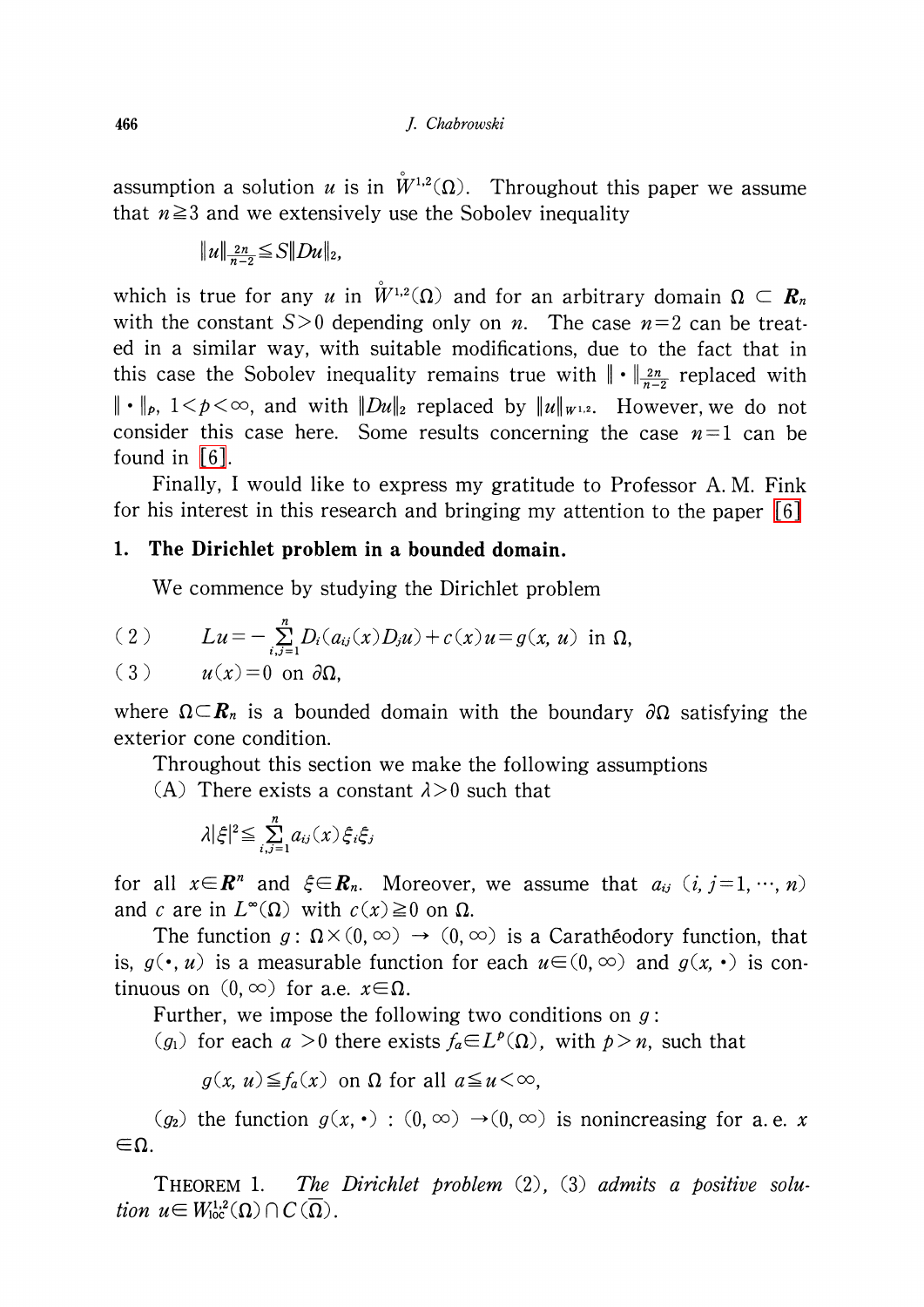PROOF: Let  $\epsilon>0$  and consider the Dirichlet problem for the equation

$$
(2\varepsilon) \qquad Lu = g(x, |u| + \varepsilon) \text{ in } \Omega,
$$

with the boundary condition (3). By the Schauder fixed point theorem and the Sobolev-Rellich embedding theorem, the problem  $(2\varepsilon)$ ,  $(3)$  has a unique solution  $u_{\varepsilon}$  in  $\tilde{W}^{1,2}(\overline{\Omega})$ , which by  $(g_{1})$  belongs to  $C(\overline{\Omega})$  (see Theo-rem 8.30 in [\[6\]](#page-10-2)). The uniqueness follows from the assumption  $(g_{2})$ . It follows from the mximum principle that  $u_{\varepsilon}>0$  on  $\Omega$ . We now show that  $\{u_{\epsilon}\}\$ is an increasing sequence as  $\varepsilon\searrow 0$ . Let  $0<\varepsilon_{1}<\varepsilon_{2}$ . Taking  $(u_{\epsilon_{1}}-u_{\epsilon_{2}})_{+}$ as a test function, we obtain on substitution

$$
\int_{\Omega} \left[ \sum_{i,j=1}^{n} a_{ij}(x) D_i (u_{\epsilon_2} - u_{\epsilon_1})_+ D_j (u_{\epsilon_2} - u_{\epsilon_1})_+ + c(x) (u_{\epsilon_2} - u_{\epsilon_1})_+^2 \right] dx
$$
  
= 
$$
\int_{\Omega} (g(x, u_{\epsilon_2} + \varepsilon_2) - g(x, u_{\epsilon_1} + \varepsilon_1)) (u_{\epsilon_2} - u_{\epsilon_1})_+ dx.
$$

Since by the condition  $(g_2)$ ,  $g(x, u_{\epsilon_{2}}+\epsilon_{2})-g(x, u_{\epsilon_{1}}+\epsilon_{1})\leq 0$  a.e. on the set  $\{u_{\varepsilon_{2}}\rangle u_{\varepsilon_{1}}\}$ , we deduce using the ellipticity condition that

$$
\int_{\Omega} |D (u_{\epsilon_2} - u_{\epsilon_1})_+|^2 \ dx \leq 0
$$

and consequently  $u_{\epsilon_{2}} \leq u_{\epsilon_{1}}$  a.e. on  $\Omega$ . In the next step of the proof we show that the sequence  $\{ u_{\varepsilon}+\varepsilon\}$  is decreasing as  $\varepsilon\searrow 0$ . Let  $\varepsilon_{1}\geq\varepsilon_{2}$  and since  $u_{\epsilon_{1}}-u_{\epsilon_{2}}=0$  on  $\partial\Omega$ ,  $(u_{\epsilon_{1}}+\epsilon_{1}-u_{\epsilon_{2}}-\epsilon_{2})\in W^{1,2}(\Omega)$  and on substitution we obtain

$$
-\int_{\Omega}\Big|\sum_{i,j=1}^{n}a_{ij}(x)D_{i}(u_{\epsilon_{1}}+\varepsilon_{1}-u_{\epsilon_{2}}-\varepsilon_{2})-D_{j}(u_{\epsilon_{1}}+\varepsilon_{1}-u_{\epsilon_{2}}-\varepsilon_{2})-
$$

$$
+c(x)(u_{\epsilon_{1}}+\varepsilon_{1}-u_{\epsilon_{2}}-\varepsilon_{2})^{2}\Big]dx
$$

$$
=\int_{\Omega}(g(x, u_{\epsilon_{1}}+\varepsilon_{1})-g(x, u_{\epsilon_{2}}+\varepsilon_{2}))(u_{\epsilon_{1}}+\varepsilon_{1}-u_{\epsilon_{2}}-\varepsilon_{2})-dx
$$

$$
+\int_{\Omega}c(x)(\varepsilon_{1}-\varepsilon_{2})(u_{\epsilon_{1}}+\varepsilon_{1}-u_{\epsilon_{2}}-\varepsilon_{2})-dx.
$$

It is easy to see that the right hand side is nonnegative and, as before, we conclude that  $|D(u_{\epsilon_1}+\epsilon_{1}-u_{\epsilon_2}-\epsilon_{2})| = 0$  a.e. on  $\Omega$ , that is  $u_{\epsilon_1}+\epsilon_{1}\geq u_{\epsilon_2}+\epsilon_{2}$ a. e. on  $\Omega$ . From these two claims we see that if  $0<\varepsilon<\delta$ , Then

$$
0 < u_{\varepsilon} - u_{\delta} < \delta - \varepsilon \text{ on } \overline{\Omega}.
$$

This means that there exists  $u\in C(\overline{\Omega})$  such that  $\lim_{s\to 0}u_{s}=u$  uniformly on  $\overline{\Omega}$ . We now show that  $u\in W_{loc}^{1,2}(\Omega)$  and satisfies (2) in the distributional sense. Let  $B(x_0, r)$  be a ball with a center at  $x_0$  of radius r and assume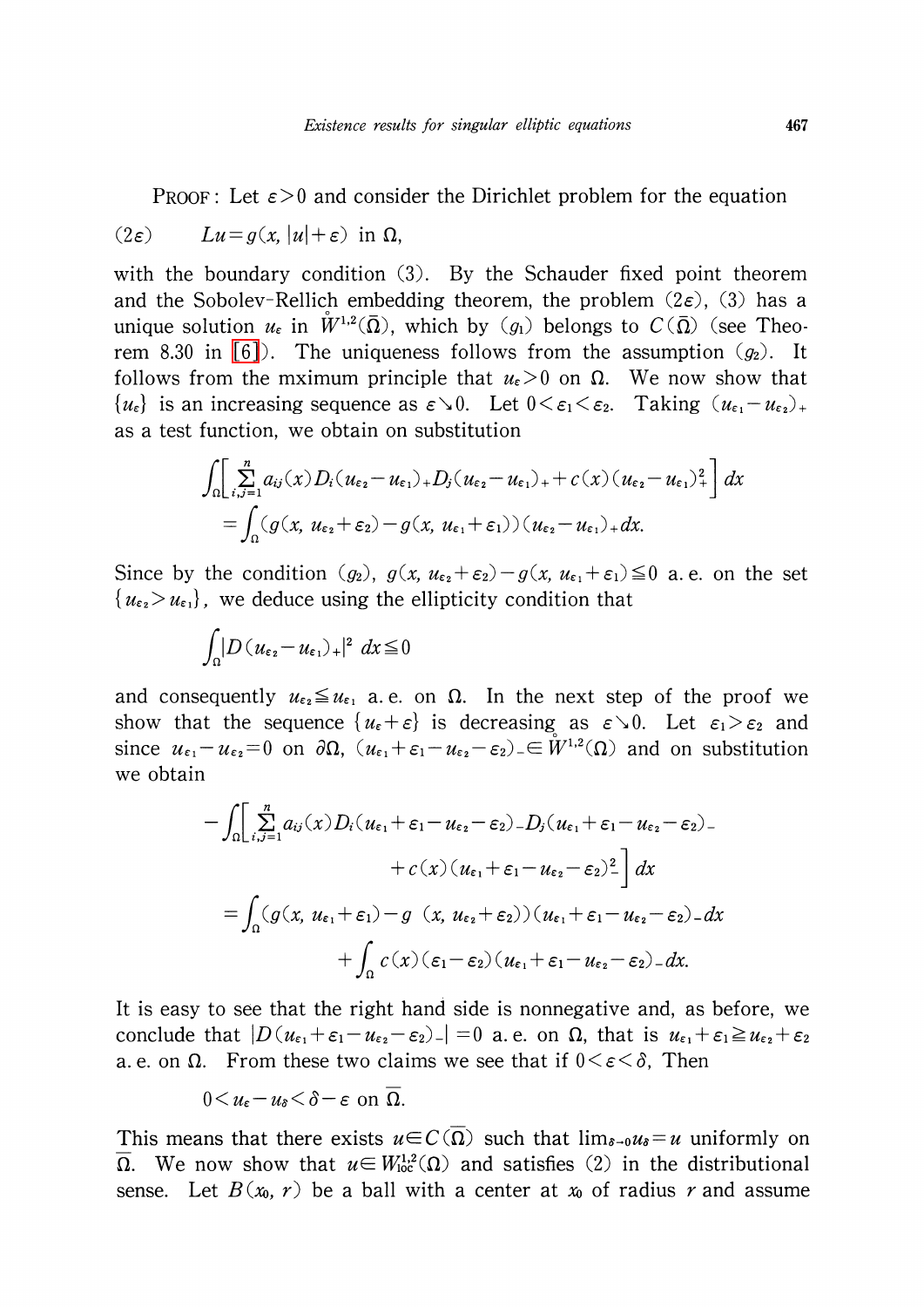that  $\overline{B(x_{0},2r)}\subset\Omega$ . Let  $\Phi$  be a function in  $C^{1}(\mathbf{R}_{n})$  such that  $\Phi(x)=1$  on  $B(x_{0}, r)$ ,  $\Phi(x)=0$  on  $\mathbf{R}_{n}-B(x_{0}, 2r)$  and  $0<\Phi(x)\leq 1$  on  $\mathbf{R}_{n}$ . Taking  $u_{\epsilon}\Phi^{2}$ as a test function we obtain on substitution

$$
(4) \qquad \int_{\Omega} \left[ \sum_{ij=1}^{n} a_{ij} D_{i} u_{\epsilon} D_{i} u_{\epsilon} D_{j} u_{\epsilon} \Phi^{2} + 2 \sum_{ij=1}^{n} a_{ij} D_{j} u_{\epsilon} u_{\epsilon} \Phi D_{i} \Phi + c u_{\epsilon}^{2} \Phi^{2} \right] dx
$$

$$
= \int_{\Omega} g(x, u_{\epsilon} + \epsilon) u_{\epsilon} \Phi^{2} dx.
$$

Since  $u_{\varepsilon}$  is positive and increases to  $u$  as  $\varepsilon\searrow 0$ , we may assume that there exist constants  $\varepsilon_{0}>0$ ,  $a>0$  and  $A>0$  such that

 $a \leq u_{\epsilon} \leq A$  on supp  $\Phi$ ,

for all  $0<\varepsilon\leq\varepsilon_{0}$ . Using the Young inequality and the assumptions  $(A)$ and  $(g_{1})$  we easily derive from (4) that

$$
(5) \qquad \int_{B(x_0,r)} |Du_{\varepsilon}|^2 dx \le C \bigg[ \int_{B(x_0,2r)} f_a u_{\varepsilon} dx + \int_{B(x_0,2r)} u_{\varepsilon}^2 dx \bigg] \le C \int_{B(x_0,2r)} (f_a A + A^2) dx,
$$

where  $C>0$  is a constant independent of  $\varepsilon$ . The inequality (5) shows that  $\{ u_{\varepsilon}\}$  is bounded in  $W_{loc}^{1,2}(\Omega)$ . Finally, the Sobolev-Rellich embedding theorem, applied on each compact subset  $K$  of  $\Omega,$  shows that  $u$  satisfies (2) in the distributional sense.

REMARK 1. The assumptions  $(g_{1})$  and  $(g_{2})$  are satisfied in each following example:

(a) 
$$
g(x, u) = f(x)u^{-r}
$$
, with  $0 < r < \infty$ ,  
(b)  $g(x, u) = \frac{f(x)}{\ln(1+u)}$ ,

(c) 
$$
g(x, u) = \frac{f(x)}{\sin(\frac{u}{1+u}\frac{\pi}{2})}
$$
,

(d) 
$$
g(x, u) = f(x) \exp \frac{1}{u}
$$
,

(e) 
$$
g(x, u) = \frac{f(x)}{(|x|^2 + u)^r}
$$
, with  $0 < \gamma < \infty$ ,

where  $f>0$  on  $\Omega$  and  $f\in L^{p}(\Omega)$ , with  $p>n$ .

The functions g from the examples  $(a) - (d)$  have the property that  $\lim_{u\to 0} g(x, u) = \infty$  for all  $x \in \Omega$ . [Theorem](#page-1-0) 1 is related to the results of papers [2-3], where the existence of classical solutions have been investigated under a different set of assumptions including  $\lim_{u\rightarrow 0}g(x, u)=\infty$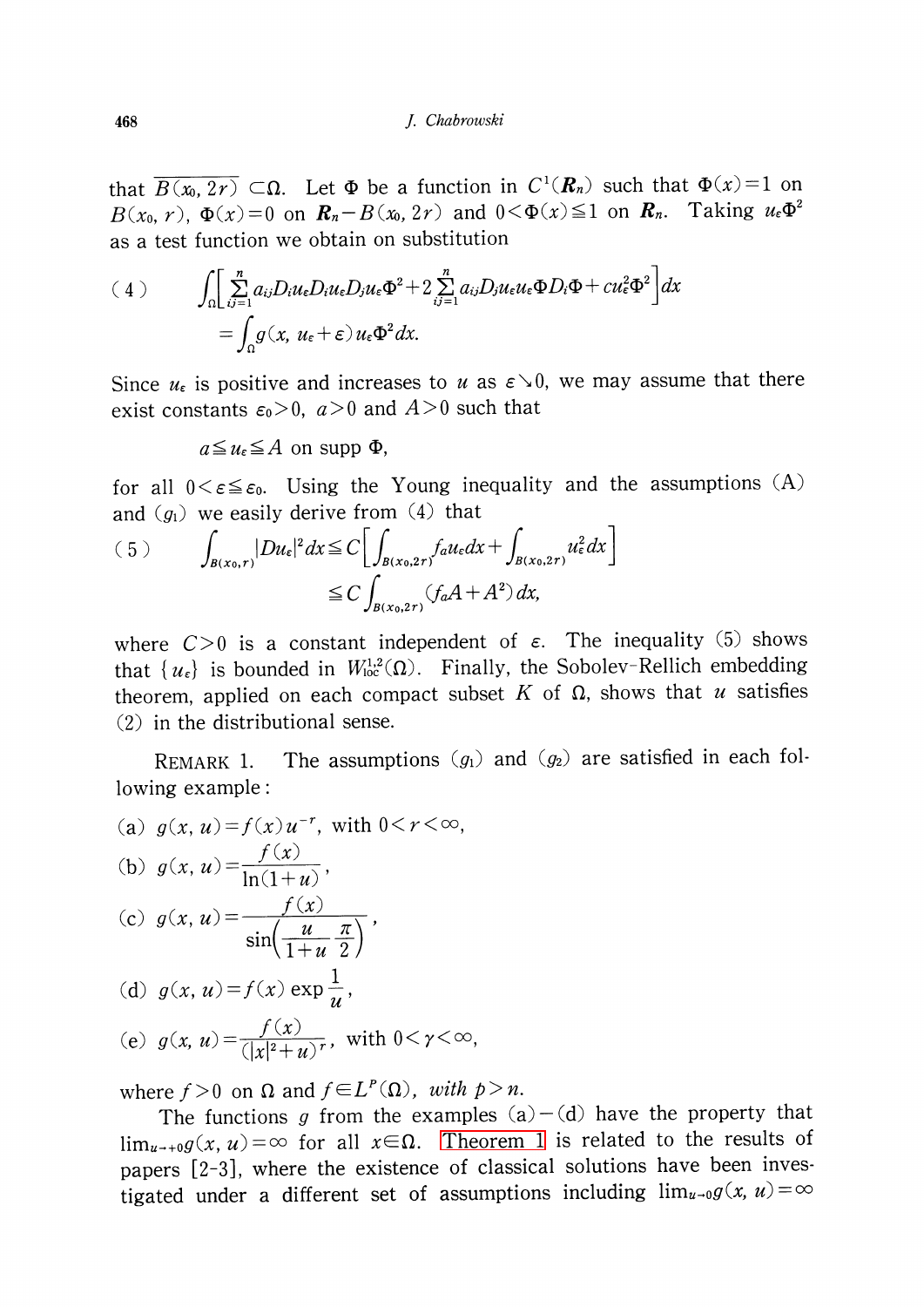uniformly on  $\Omega$ .

We now impose an additional assumption on g guaranteeing that  $u\in$  $W^{1,2}(\Omega)$ .

<span id="page-4-1"></span>THEOREM 2. Suppose that there exist constants  $b > 0$  and  $0 < a \leq 1$ and a function  $f\in L^{1}(\Omega)$  such that

$$
(6) \t g(x, u)u^a \leq f(x)
$$

for all  $u \in (0, b]$  and a. e. on  $\Omega$ . Then the solution u of the problem  $(2)$ , (3) belongs to  $W^{1,2}(\Omega)\cap C(\overline{\Omega})$ .

PROOF: The proof is straightforward. Let  $u_{\epsilon}$  be a solution of the problem (2 $\varepsilon$ ), (3). Taking  $u_{\varepsilon}$  as a test function, we get on substitution

$$
\int_{\Omega} \left[ \sum_{i,j=1}^{n} a_{ij} D_{i} u_{\epsilon} D_{j} u_{\epsilon} + c u_{\epsilon}^{2} \right] dx = \int_{\Omega} g(x, u_{\epsilon} + \epsilon) u_{\epsilon} dx
$$
  
\n
$$
\leq \int_{0}^{1} \int_{\epsilon u_{\epsilon}} f u_{\epsilon}^{1-\alpha} dx + \int_{0}^{1} \int_{\epsilon u_{\epsilon}} f_{\epsilon} u_{\epsilon} dx
$$
  
\n
$$
\leq \int_{\Omega} f A^{1-\alpha} dx + \int_{\Omega} f_{\epsilon} A dx,
$$

where  $A = \sup_{\varepsilon>0, x \in \Omega} u_{\varepsilon}(x)$ . This inequality, together with the ellipticity condition (A), yields that  $\{ u_{\epsilon}\}$  is bounded in  $W^{1,2}(\Omega)$  and the result follows.

REMARK 2. The condition (6) is obviously satisfied in examples (b), (c) and (a), (e) with  $0 < r \leq 1$ . If (6) holds with  $\alpha > 1$ , one can easily show that

$$
\int_{\Omega} |Du(x)|^2 u(x)^{\alpha-1} dx < \infty \text{ and } u^{\frac{1+\alpha}{2}} \in \mathring{W}^{1,2}(\Omega)
$$

This result has been obtained in the paper [\[1\].](#page-10-4)

In the next result we briefly examine the behaviour of  $Du$  near the boundary. Let  $r(x) = \text{dist}(x, \partial\Omega)$  for  $x \in \Omega$ .

<span id="page-4-0"></span>THEOREM 3. Suppose that  $\partial\Omega$  is of class  $C^{2}$  and that there exist constants s>0, 0< $\alpha \leq 1$ , b>0 and a function f>0, with  $r^{1+s}f\in L^{1}(\Omega)$  such that

(7) 
$$
g(x, u)u^{\alpha} \leq f(x)
$$
 for  $0 < u \leq b$  and a, e,  $x \in \Omega$ .

Then the solution  $u$  of  $(2)$ ,  $(3)$  has the property

$$
\int_{\Omega}|Du(x)|^2r(x)^{1+s}dx < \infty.
$$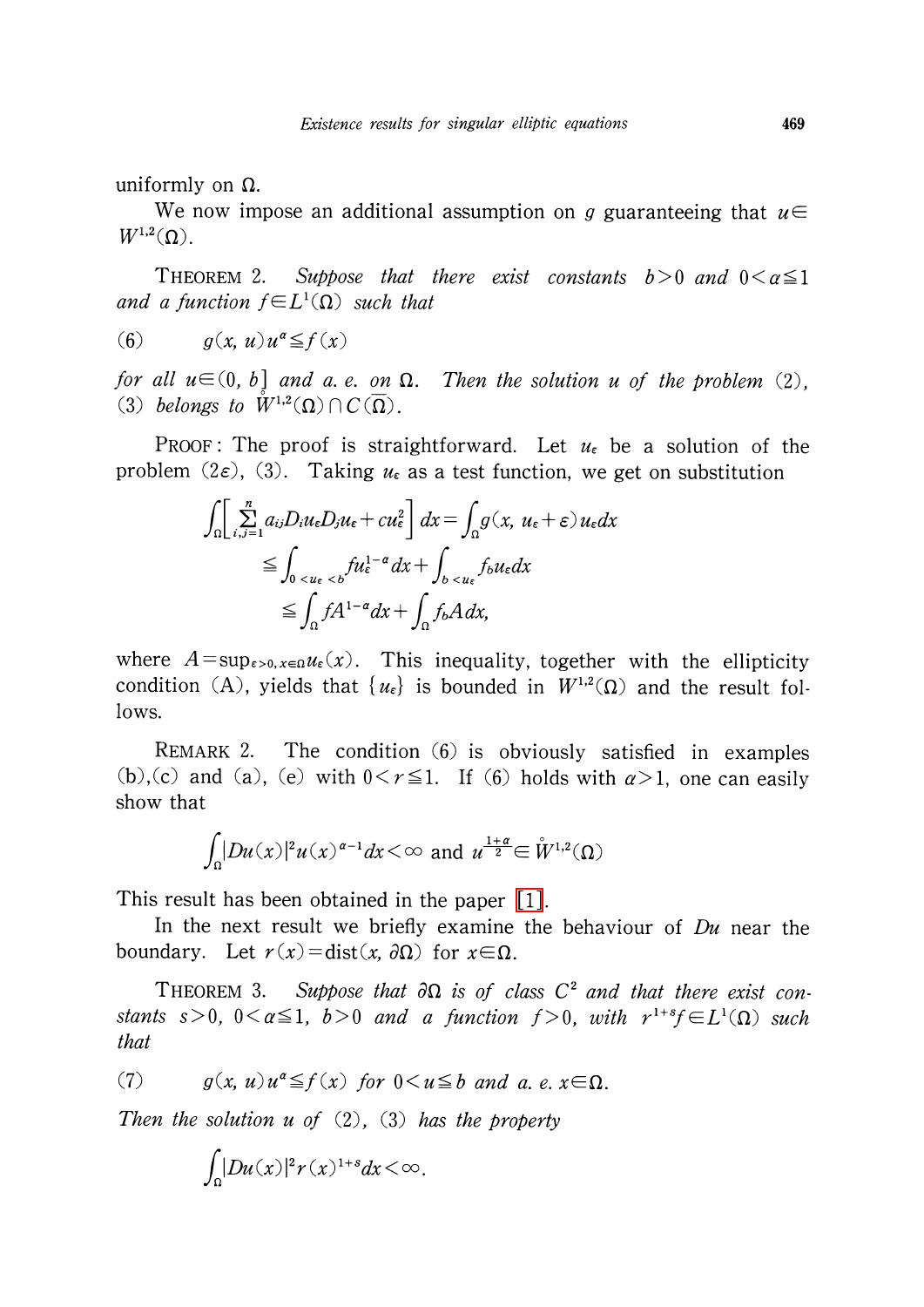470 J. Chabrowski

PROOF: It follows from the regularity of  $\partial\Omega$  that there exists  $\delta_{0}$  such that  $\partial\Omega_{8}$  is of class  $C^{2}$  for  $\delta\in(0, \delta_{0}]$ , where  $\Omega_{8} = \{ x \in\Omega ; \text{ dist}(x, \partial\Omega) > \delta \}$ (see [\[6\]](#page-10-2) Lemma 14.16, p. 355). We now define a function  $\rho\in C^{2}(\Omega)$  such that  $\rho(x)=r(x)$  on  $\Omega-\Omega_{80}$  and  $c_{1}r(x)\leq\rho(x)\leq c_{2}r(x)$  on  $\overline{\Omega}$  for some constants  $c_{1}>0$  and  $c_{2}>0$ . Let  $0<\delta<\delta_{0}$  and set

$$
v(x) = \begin{cases} u(x) (\rho(x) - \delta)^{1+s} & \text{for } x \in \Omega_s, \\ 0 & \text{for } x \in \Omega - \Omega_s. \end{cases}
$$

It is clear that  $v\in\mathring{W}^{1,2}(\Omega)$  and taking v as a test function we obtain (8)

$$
\int_{\Omega_{\delta} i, j=1}^{n} a_{ij}(x) D_i u D_j u (\rho - \delta)^{1+s} dx + (1+s) \int_{\Omega_{\delta} i, j=1}^{n} a_{ij}(x) D_i u u D_j \rho (\rho - \delta)^s dx
$$
  
+ 
$$
\int_{\Omega_{\delta}} c(x) u^2 (\rho - \delta)^{1+s} dx \leq A^{1-\alpha} \int_{u < b} f(x) (\rho - \delta)^{1+s} dx
$$
  
+ 
$$
A \int_{u \geq b} f_b(x) (\rho - \delta)^{1+s} dx,
$$

where  $A = \max_{\Omega} u(x)$ . We now observe that by the Young inequality we have

$$
(1+s)\int_{\Omega_{\delta} i, j=1}^{n} a_{ij}(x) D_i u u D_j \rho(\rho-\delta)^s dx \leq \frac{\lambda}{2} \int_{\Omega_{\delta}} |Du(x)|^2 (\rho-\delta)^{s+1} dx
$$
  
+  $C \int_{\Omega_{\delta}} u(x)^2 (\rho-\delta)^{s-1} dx$ ,

where  $C>0$  is a constant depending on  $||a_{ij}||_{L_{\infty}}$ , s and  $\lambda$ . Hence

$$
\frac{\lambda}{2} \int_{\Omega_s} |Du(x)|^2 (\rho - \delta)^{1+s} dx \leq A^{1-a} \int_{\Omega} f(x) \rho^{1+s} dx + A \int_{\Omega} f_b(x) \rho^{1+s} dx \n+ CA^2 \int_{\Omega} \rho^{s-1} dx.
$$

Since  $\int_{\Omega}\rho^{s-1}dx<\infty$ , the result follows from the Lebesgue Monotone Convergence Theorem.

REMAMK 3. The assertion of [Theorem](#page-4-0) <sup>3</sup> can be slightly improved if  $a_{ij}\in C^{1}(\overline{\Omega}-\Omega_{8_{0}})$  and the condition (7) holds with s=0. Then the solution u of the problem  $(2)$ ,  $(3)$  has the property

$$
\int_{\Omega} |Du(x)|^2 r(x) dx < \infty.
$$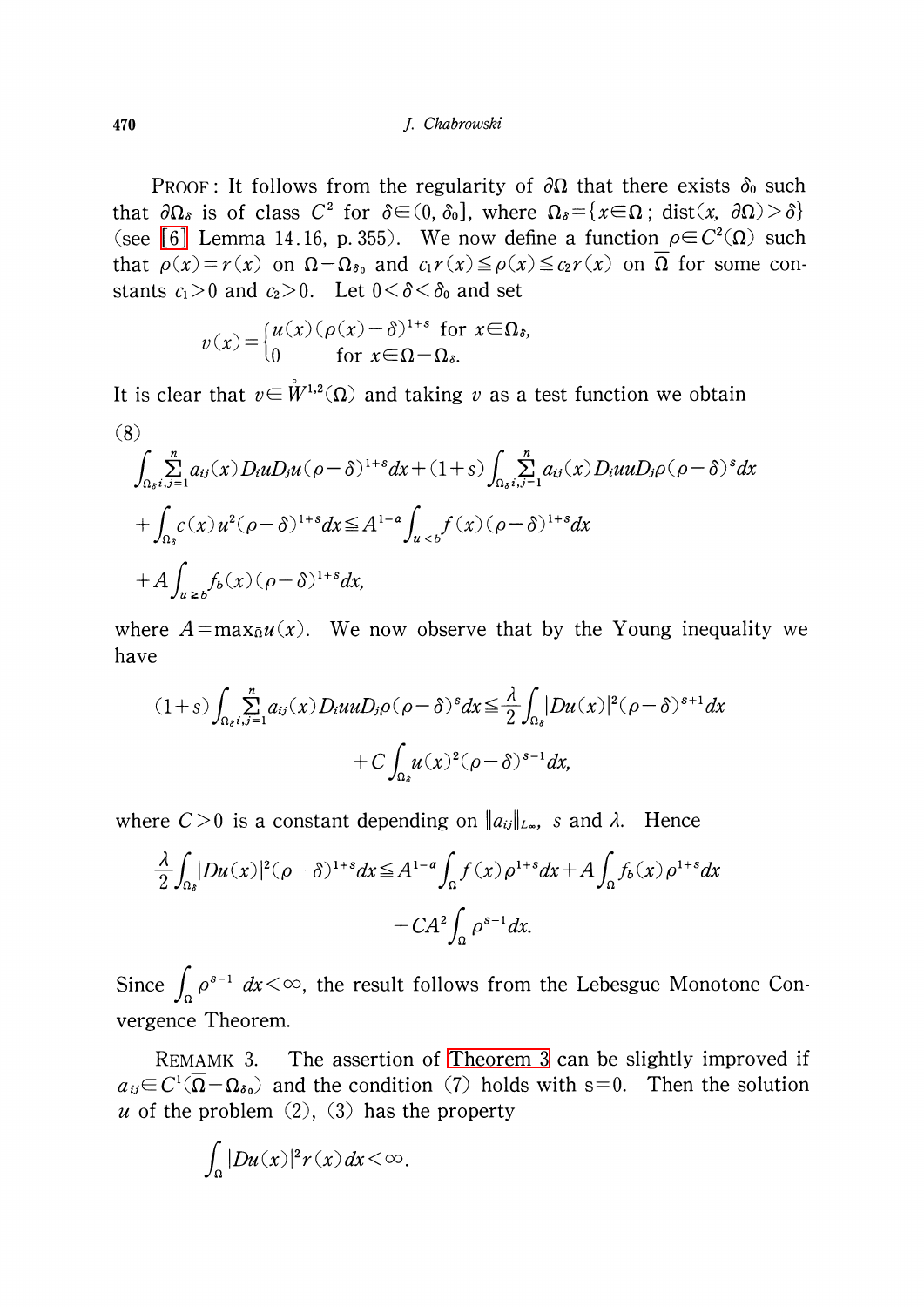Indeed, using a truncation we may assume that  $a_{ij} \!\!\in\! C^{1}(\overline{\Omega})$ . Then we proceed as in the proof of [Theorem](#page-4-0) 3. Taking

$$
v(x) = \begin{cases} u(x) (\rho(x) - \delta) & \text{for } x \in \Omega_{\delta} \\ 0 & \text{for } x \in \Omega - \Omega_{\delta} \end{cases}
$$

with  $0 \leq \delta \leq \delta_{0}$ , as a test function we arrive at the relation (8) with s=0. The second integral can be handled by integration by parts

$$
\int_{\Omega_{\delta}} \sum_{i,j=1}^{n} a_{ij} D_{j} u u D_{i} \rho dx = \frac{1}{2} \int_{\Omega_{\delta}} \sum_{i,j=1}^{n} a_{ij} D_{j} (u^{2}) D_{i} \rho dx =
$$
  
+ 
$$
\frac{1}{2} \int_{\partial \Omega_{\delta}} \sum_{i,j=1}^{n} a_{ij} u^{2} D_{i} \rho D_{j} \rho |D \rho|^{-1} dS_{x} - \frac{1}{2} \int_{\Omega_{\delta}} u^{2} \sum_{i,j=1}^{n} D_{j} (a_{ij} D_{i} \rho) dx,
$$

which shows that this integral is bounded independently of  $\delta$ .

#### 2. Entire solutions of (1).

We now use the results of Section <sup>1</sup> to obtain the existence of positive solutions of  $(1)$ .

We assume that the hypothesis (A) holds on  $\mathbf{R}_{n}$  and that the nonlinearity  $g$  satisfies the Carath $\epsilon$ odory condition and moreover

(g'<sub>1</sub>) For each  $a>0$  there exists a positive function  $f_{a}\in L_{loc}^{p}(R_{n})\cap$  $L^{\frac{2n}{n+2}}(R_{n})$ , with  $p>n$ , such that

 $g(x, u) \leq f_{a}(x)$ 

for all  $u \geq a$  and a. e. on  $\mathbf{R}_n$ .

(g/2) The function  $g(x \cdot)$  is nonincreasing on (0,  $\infty$ ) for a.e.  $x \in R_{n}$ . We need the follwing lemma.

<span id="page-6-0"></span>LEMMA 1. For each number  $\delta>0$  the equation

(9)  $Lu=q(x, u+\delta)$  in  $\mathbf{R}_{n}$ 

admits a positive solution  $v^{\delta}\in W_{loc}^{1,2}(\mathbf{R}_{n})$  such that  $Dv^{\delta}\in L^{2}(\mathbf{R}_{n})$  and  $v^{\delta}\in$  $L^{\overline{n-2}}(\mathbf{R}_{n})$ .

Proof: Let  $\{\Omega_{m}\},\; m\!\geq\! 1,$  be an increasing sequence of bounded domains with smooth boundaries  $\{\partial\Omega_{m}\},$  such that  $\boldsymbol{R}_{n}$   $=$   $\cup_{m\geq 1}\Omega_{m}.$  For each  $m\!\geq\! 1$ , the Dirichlet problem

- (10)  $Lu = g(x, |u| + \delta)$  in  $\Omega_{m}$ ,
- (11)  $u(x)=0$  on  $\partial\Omega_{m}$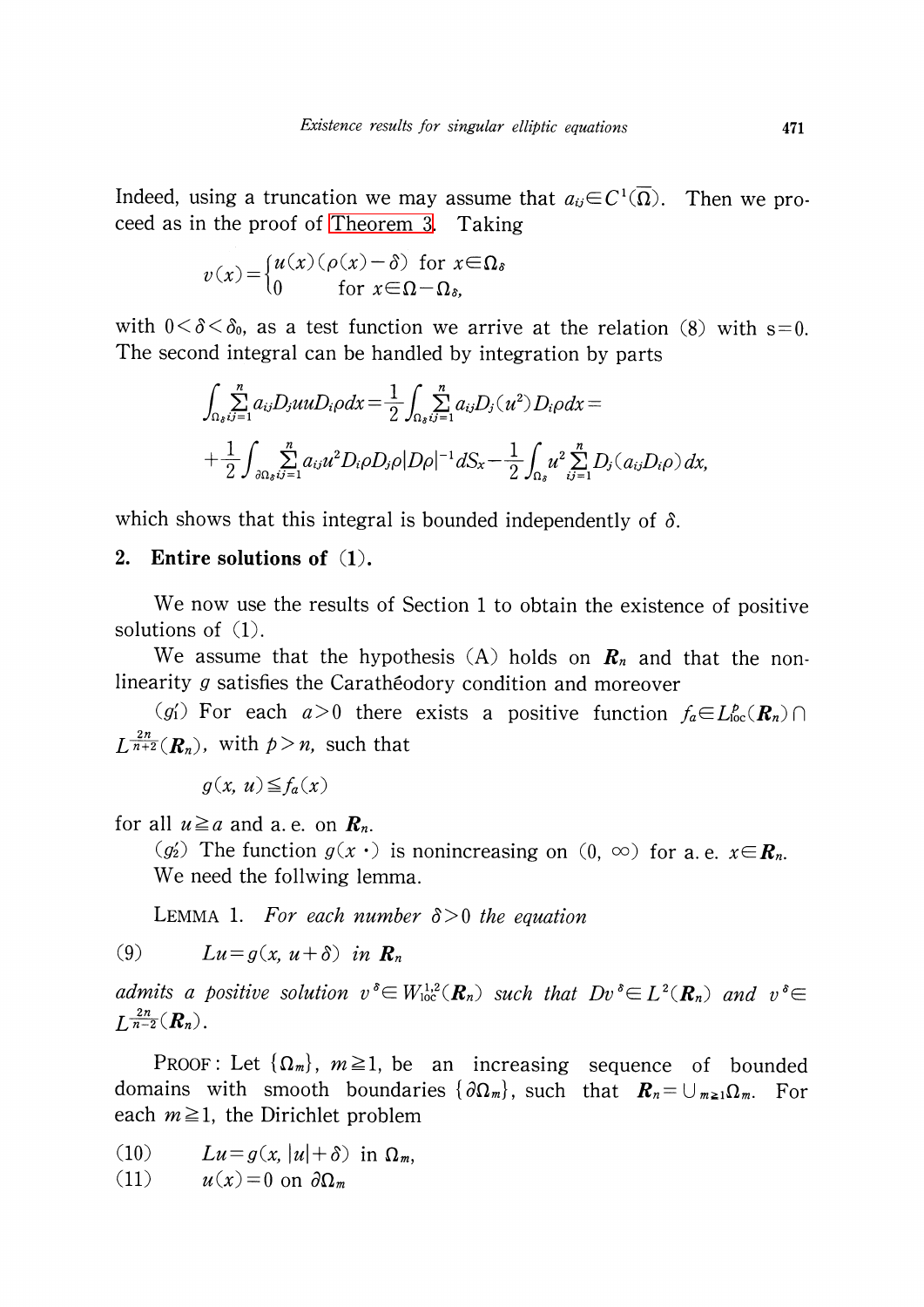#### 472 J. Chabrowski

admits a positive solution  $v_{m}^{s}\in\overset{\circ}{W}^{1,2}(\Omega_{m})\cap C(\overline{\Omega}_{m})$ . This follows by applying the Schauder fixed point theorem. We now extend each function  $v_{m}^{\delta}$  by 0 outside  $\Omega_{m}$ . Since  $v_{m}^{\delta} \leq v_{m+1}^{\delta}$  on  $\partial\Omega_{m}$  and  $g(x, \cdot)$  is deacreasing it is easy to show that sequence  $\{ v_{m}^{s}\}$  is increasing as  $m\lambda\infty$ . Let lim  $_{m\to\infty} v_{m}^{s}(x)=$  $v^{8}(x)$  on  $\boldsymbol{R}_{n}$ . The following estimates show that the function  $v^{8}$  has all desired properties. Indeed, for each  $m$  we have

$$
\int_{\Omega_m} \left[ \sum_{i,j=1}^n a_{ij} D_i v_m^{\delta} D_j v_m^{\delta} + c (v_m^{\delta})^2 \right] dx = \int_{\Omega_m} g(x, v_m^{\delta} + \delta) v_m^{\delta} dx
$$
  

$$
\leq \left[ \int_{\Omega_m} f_{\delta}^{\frac{2n}{n+2}} dx \right]^{n+2} \left[ \int_{\Omega_m} |v_m^{\delta}|^{\frac{2n}{n-2}} dx \right]^{n-2} dx
$$

On the other hand by the Sobolev inequality we have

$$
\lambda \bigg[ \int_{\Omega_m} |v_m^{\delta}|^{\frac{2n}{n-2}} dx \bigg]^{\frac{n-2}{n}} \leq S \lambda \int_{\Omega_m} |D v_m^{\delta}|^2 dx \leq S \int_{\Omega_m} \sum_{i,j=1}^n a_{ij} D_i v_m^{\delta} D_j v_m^{\delta} dx,
$$

where  $S>0$  is a constant independent of m. These two estimates yield that the integrals

$$
\int_{\Omega_m} |Dv_m^{\delta}|^2 dx \text{ and } \int_{\Omega_m} |v_m^{\delta}|^{\frac{2n}{n-2}} dx
$$

are bounded independently of  $m$  and the result easily follows.

THEOREM 4. The equation (1) admits an entire positive solution  $u\in$  $W_{\text{loc}}^{1,2}(\mathbf{R}_{n})$  such that

(12) 
$$
v^{\delta}(x) \leq u(x) \leq v^{\delta}(x) + \delta \text{ on } \mathbf{R}_n
$$

for each  $\delta>0$ , where  $v^{8}$  is a solution of the equation (9), constructed in the proof of Lemma 1.

PROOF: As in the proof of Lemma 1, let  $\{\Omega_{m}\}$  be sequence of bounded domains with smooth boundaries such that  $\boldsymbol{R}_{n}= \cup_{m\geq 1}\Omega_{m}.$  According to Theorem 1 for each  $m$  the Dirichlet problem

(13) 
$$
Lu = g(x, u)
$$
 in  $\Omega_m$ ,

(14) 
$$
u(x)=0
$$
 on  $\partial\Omega_m$ 

admits a positive solution  $u_{m}$  in  $W_{\text{loc}}^{1,2}(\Omega_{m})\cap C(\overline{\Omega}_{m})$ . It follows from the proof of Theorem 1 that for each m,  $u_{m}(x)$  =  $\lim_{\delta\to 0}v_{m}^{\delta}(x)$  uniformly on  $\Omega_{m}$ , where  $v_{m}^{\delta}$  is a solution of the problem (10), (11). Moreover, we have for  $0<\varepsilon<\delta$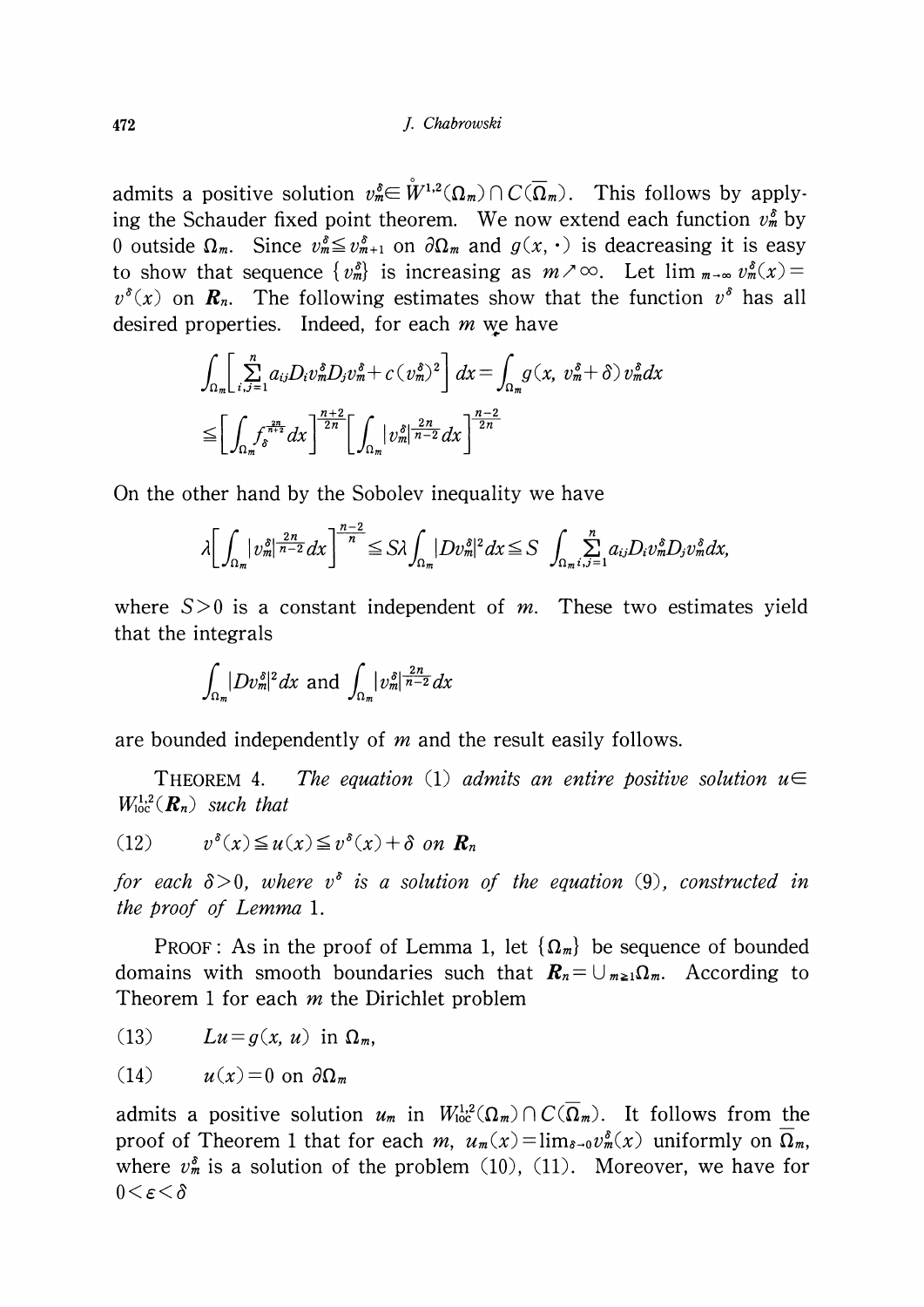$$
0 \leq v_m^{\varepsilon} - v_m^{\delta} \leq \delta - \varepsilon \text{ in } \Omega_m.
$$

Letting  $\varepsilon \rightarrow 0$  we get

$$
0 \le u_m - v_m^{\delta} \le \delta \text{ on } \Omega_m
$$

and consequently

(15)  $v_{m}^{s}\leq u_{m}\leq v_{m}^{s}+\delta$  on  $\Omega_{m}$ .

Let  $B(x_0, r)$  be a ball with center at  $x_0$  of radius r. Let  $\Phi$  be a  $C^{1_{-}}$ func-tion defined as in the proof of [Theorem](#page-1-0) 1. We now choose an integer  $q\geq$ 1 such that  $\overline{B(x_{0}, 2r)}\subset\Omega_{q}$ . Since  $\{ v_{m}^{s}\}$  is as increasing sequence as m  $\lambda \infty$ , we have  $v_{q}^{s}(x) \leq u_{m}(x)$  for all  $m>q$ . Let  $0 \leq a=\inf_{\overline{B(x_{0},2r)}}v_{q}^{s}(x)$ , then taking  $u_{m}\Phi^{2}$  as a test function we get

$$
\int_{\Omega_m} \sum_{i,j=1}^n a_{ij} D_i u_m D_j u_m \Phi^2 dx + 2 \int_{\Omega_m} \sum_{i,j=1}^n a_{ij} D_i u_m u_m D_j \Phi \Phi dx + \int_{\Omega_m} c u_m^2 \Phi^2 dx
$$
  
= 
$$
\int_{\Omega_m} g(x, u_m) u_m \Phi^2 dx \leq \int_{\Omega_m} f_a u_m \Phi^2 dx.
$$

From this inequality we easily derive the following estimate

(16) 
$$
\int_{\Omega_m} |Du_m|^2 \Phi^2 dx \leq K \bigg( \int_{\Omega_m} u_m^2 |D\Phi|^2 dx + \int_{\Omega_m} f_a u_m \Phi^2 dx \bigg),
$$

for some constant  $K>0$  independent of m. On the other hand we have for  $v_{m}^{\delta}$ 

$$
\int_{\Omega_m} \left[ \sum_{i,j=1}^n a_{ij} D_i v_m^{\delta} D_j v_m^{\delta} + c (v_m^{\delta})^2 \right] dx = \int_{\Omega_m} g(x, v_m^{\delta} + \delta) v_m^{\delta} dx
$$
  

$$
\leq \int_{\Omega_m} f_{\delta} v_m^{\delta} dx \leq \left[ \int_{\Omega_m} f_{\delta}^{2n} dx \right]^{n+2} \left[ \int_{\Omega_m} |v_m^{\delta}|^{2n} \right]^{2n} dx \right]^{n-2}
$$

Consequently using the ellipticity and the Sobolev inequality we get

$$
(17) \qquad \left[\int_{\Omega_m} |v_m^{\delta}|^{\frac{2n}{n-2}} dx\right]^{\frac{n-2}{2n}} \leq C \left[\int_{\Omega_m} f_{\delta}^{\frac{2n}{n+2}} dx\right]^{\frac{n+2}{2n}}
$$

for some constant  $C>0$  independent of m. Since  $\frac{2n}{n-2}=2+\frac{4}{n-2}$ , we deduce from (15), (16) and (17) that the sequence  $\{ u_{m} \}$  is bounded in  $W_{loc}^{1,2}(\mathbf{R}_{n})$  and we may assure that  $\lim_{m\rightarrow\infty}u_{m}=u$  strongly in  $L^{2}(K)$ , and weakly in  $W^{1,2}(K)$  for each bounded domain  $K\mathbb{C} \textbf{\textit{R}}_n$ . The inequality  $(12)$ is a consequence of [Lemma](#page-6-0) 1 and the inequality  $(15)$ . It is obvious that u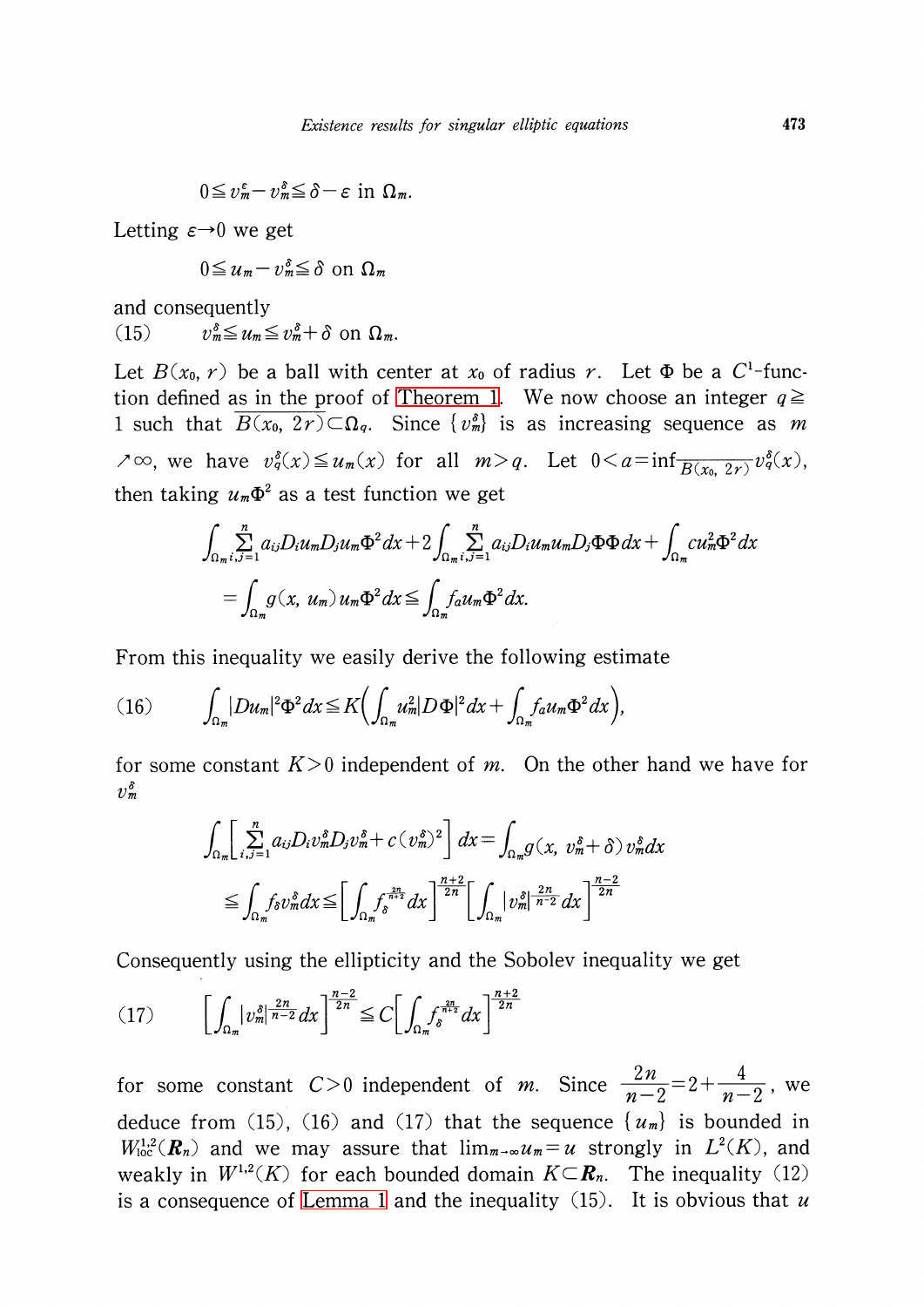is a solution of (1) in the distributional sense.

The following result is an analogue of [Theorem](#page-4-1) 2.

THEOREM 5. Suppose that

(18) 
$$
g(x, u)u^a \leq f(x) \text{ on } \mathbf{R}_n \times (0, a]
$$

for some constants  $a>0$  and  $0<\alpha\leq 1$ , where  $f(x)>0$  on  $\mathbf{R}_{n}$  and  $f\in$  $\frac{2n}{n+2+a(n-2)}(\mathbf{R}_{n})$ . Then there exsits an entire positive solution u of (1) such that  $Du \in L^{2}(\mathbf{R}_{n})$  and  $u \in L^{\frac{2n}{n-2}}(\mathbf{R}_{n})$ .

PROOF: It is sufficient to show that the sequence of solutions  $\{ u_{m}\}$  of the Dirichlet problems (13), (14) has the properties: (i) $\{u_{m}\}$  is bounded in  $L^{\frac{2n}{n-2}}(R_{n})$ , (ii)  $\{Du_{m}\}\$ is bounded in  $L^{2}(R_{n})$ . By [Theorem](#page-4-1) 2  $u_{m}\in$  $W^{1,2}(\Omega_{m})$  and we extend functions  $u_{m}$  by 0 outside  $\Omega_{m}$ . Taking  $u_{m}$  as a test function we obtain on substitution

$$
\int_{\Omega_m} \left[ \sum_{i,j=1}^n a_{ij} D_i u_m D_j u_m + c u_m^2 dx \right] dx \leq \int_{\Omega_m} g(x, u_m) u_m dx
$$
  
\n
$$
\leq \int_{u_m \leq a} f u_m^{1-\alpha} dx + \int_{u_m \geq a} f_a u_m dx
$$
  
\n
$$
\leq \left[ \int_{\Omega_m} u_m^{\frac{2n}{n-2}} dx \right]^{n-2} \left[ \int_{\Omega_m} f^{\frac{2n}{n+2+\alpha(n-2)}} dx \right]^{n+2+\alpha(n-2)} \left[ \int_{\Omega_m} f^{\frac{2n}{n+2+\alpha(n-2)}} dx \right]^{n-2} \left[ \int_{\Omega_m} u_m^{\frac{2n}{n-2}} dx \right]
$$

On the other hand by the Sobolev inequality we have

$$
S^{-1}\lambda\bigg[\int_{\Omega_m}u_m^{\frac{2n}{n-2}}dx\bigg]^{\frac{n-2}{n}}\leq \int_{\Omega_m}\sum_{i,j=1}^n a_{ij}D_iu_mD_ju_mdx
$$

and the combination of these two estimates gives first the boundedness of  $\{u_{m}\}\$  in  $L^{\overline{n-2}}(R_{n})$  and then the boundedness of  $\{Du_{m}\}\$  and the result follows.

REMARK 4. If (18) holds with  $\alpha>1$ , we assume that  $f\!\in\! L^{1}(\pmb{R}_{n})$  and  $(g_{1}')$  holds with  $f_{a}\in L^{p}_{loc}(R_{n})\cap L^{\frac{2n}{n+2}}(R_{n})\cap L^{\frac{n(\alpha+1)}{n+2\alpha}}(R_{n})$ . Under these assumptions  $\int_{R_{n}} u^{\frac{n(2+1)}{n-2}}dx < \infty$  and  $\int_{R_{n}} |Du|^2u^{a-1}dx < \infty$ . To prove this we use as a test function  $u_{m}^{\alpha}$ .